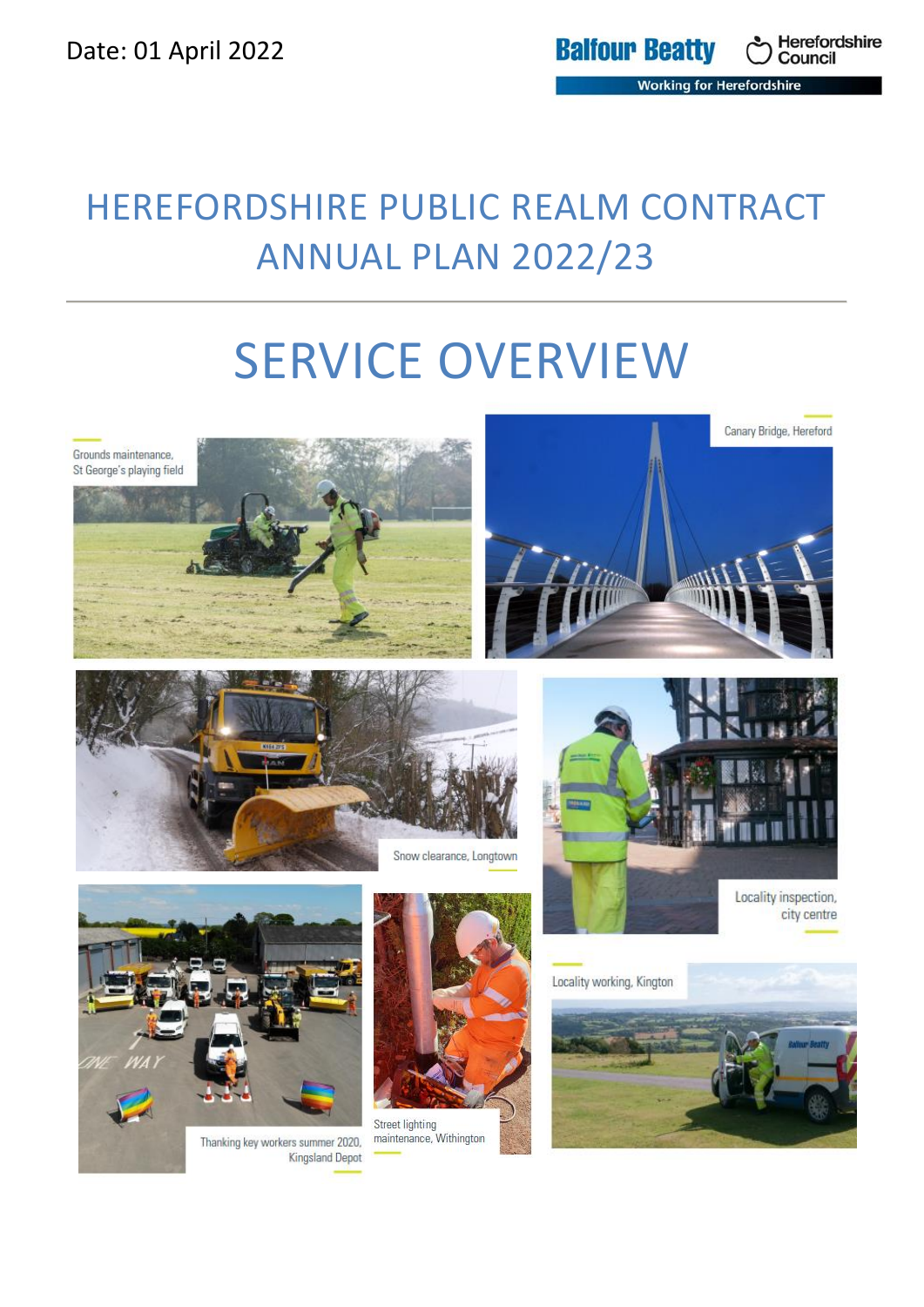## **Contents**

#### **Section 1. Context**

- 1.1Introduction
- 1.2 Legislation and Policy
- 1.3 Annual Plan Structure

#### **Section 2 Contract Management**

- 2.1 key Assumptions
- 2.2 Contract Improvement Plan
- 2.2 The Annual Plan Development Process
- 2.3 The Forward Programme Development Process
- 2.4 Commissioning
- 2.5 Prioritisation and Options Appraisal
- 2.6 Risk Management

#### **Section 3 Finance**

- 3.1 Budget Build Up and Fees
- 3.2 Local Management Overheads
- 3.3 Delivering 3% Savings
- 3.4 Cost Review

#### **Section 4 Compliance**

- 4.1 Health and Safety
- 4.2 Environmental
- 4.3 Equality and Diversity
- 4.4 Governance

## **Section 5 Delivering Council Priorities**

- 5.2 Social Value
- 5.3 Climate Emergency Declaration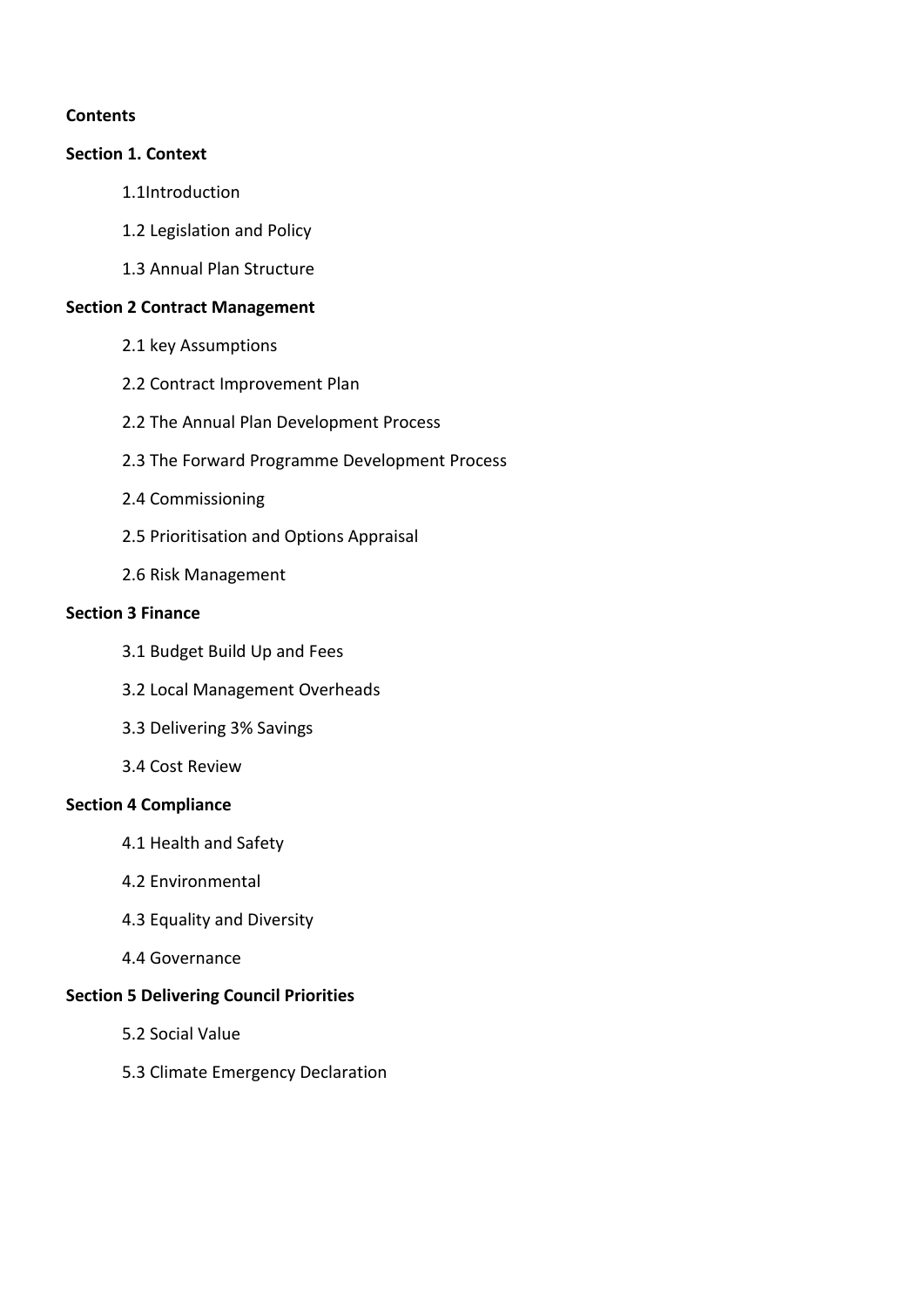## **Section 6 Delivery and Performance**

- 6.1 Integrated Works Programme
- 6.2 Performance Management
- 6.3 Quality Assurance and Audit
- 6.4 Continuous Improvement
- 6.5 Innovation

## **Section 7 Key Commitments**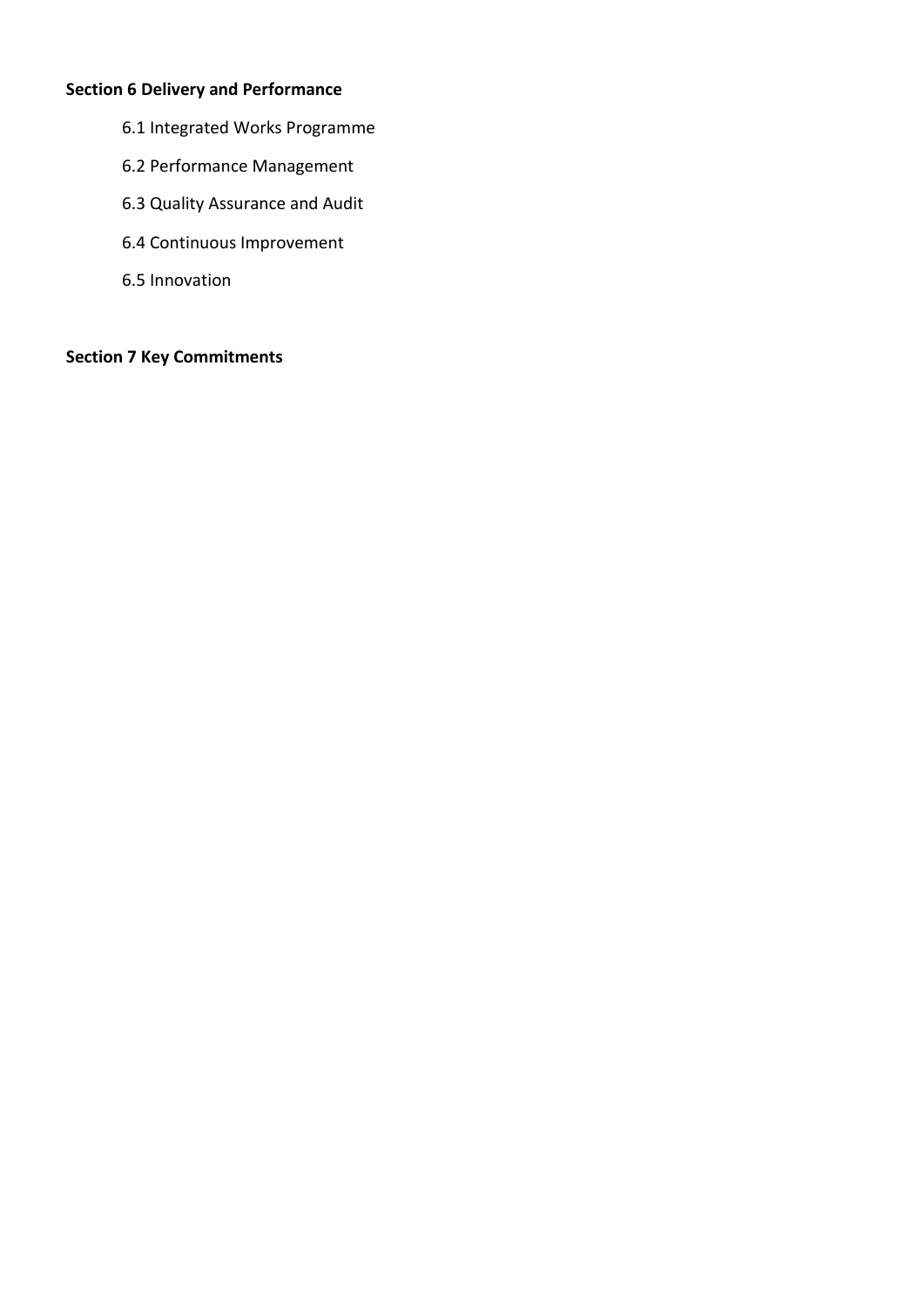#### **SECTION 1 – CONTEXT**

#### **1.1 INTRODUCTION**

This document, the Herefordshire Public Realm Service Annual Plan 2022/2023 (Annual Plan) sets out how Herefordshire Council (the Employer) supported by its contractor Balfour Beatty Living Places (the Provider) will deliver the public realm contract for the year.

A wide range of Council functions contribute towards public realm services, these include highway maintenance, street cleansing, regeneration, grounds maintenance, planning, traffic, parking management and communications to name but a few. This places significant importance on the ability of the Council to coordinate those functions, including partnerships with other organisations or groups, to create a high-quality public realm.

The Annual Plan sets out how together Herefordshire Council and Balfour Beatty Living Places will:

- Ensure that the Council meets its statutory responsibilities.
- Deliver Council objectives to produce an attractive, sustainable environment for residents and visitors alike.
- Explore opportunities where the Council can create an incentive for community participation and empower communities, through community payback schemes within local communities, to tackle problem areas and enhance the environment.
- Coordinate works (including external contractors or utilities) in the public realm to create an environment that is perceived positively by those who use it.
- Manage all this activity in a cost-effective way within the budgets available.

The Annual Plan sets out the contract priorities for provision of services for the plan period in the financial year 2022/2023.

#### **1.2 LEGISLATION AND POLICY**

Balfour Beatty Living Places will

- 1. Comply with relevant council policies and procedures when developing and delivering the Contract and the Annual Plan.
- 2. Comply with the relevant legal and legislative requirements when delivering the Contract.
- 3. Design and deliver all activities in adherence to the Public Realm Contract.

#### **1.3 ANNUAL PLAN STRUCTURE**

The Annual Plan consists of the service overview (this document), an LMO annex and thirteen technical annexes, which detail the deliverables for the component parts of the Public Realm Contract. The Service Overview captures the contract principles and mechanisms for the effective delivery of public realm services together with the summarised commercial and financial information for the service.

The Annexes set out the detail how the Council and Balfour Beatty Living Places will manage and provide each of the public realm services for the plan period. Each annex sets out information on the 'what', 'where', 'when' and 'how' for the Contract. The Service Overview sets out the overarching principles and policies to be used in the delivery of the Annual Plan, the 'why'.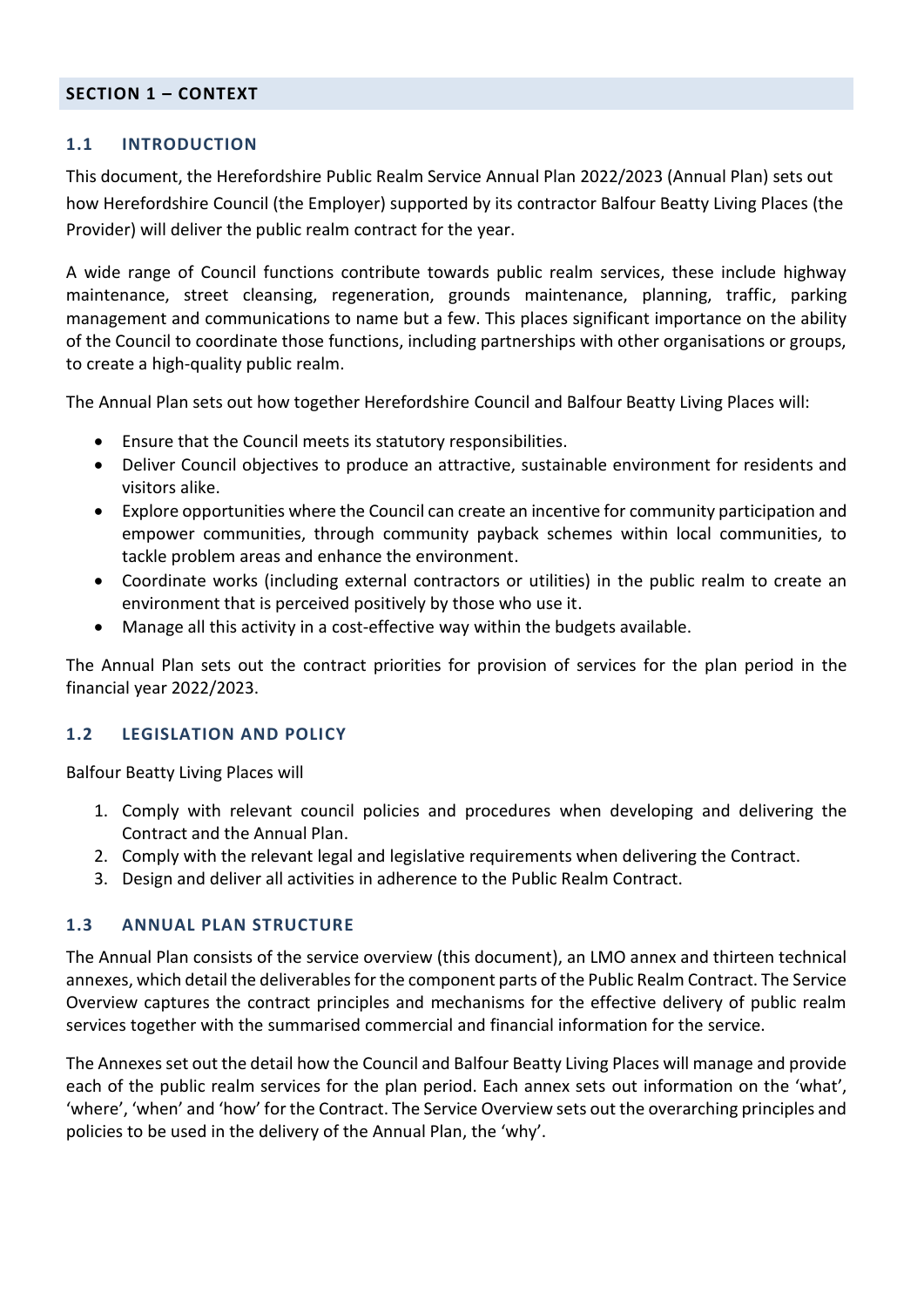#### **THE ANNEXES INCLUDED IN THE ANNUAL PLAN ARE CAPTURED IN [2.2 CONTRACT](#page-6-0)  [IMPROVEMENT PLAN](#page-6-0)**

[To address the actions from the Councils Audit programme a Contract Improvement Plan has been](#page-6-0)  [developed for implementation during 2022/23. The plan will be the responsibility of the Councils](#page-6-0)  [Major Contracts Board for ensuring implementation. The Operations Board will lead the](#page-6-0)  [implementation for Herefordshire Council and Balfour Beatty Living Places actions with update reports](#page-6-0)  [to the Strategic Partnership Board](#page-6-0) each quarter.

#### [2.3](#page-6-0) :**Service Information Annex's**

| <b>Annex Reference</b>                                                   | <b>Service</b>                                                                                                                          |  |
|--------------------------------------------------------------------------|-----------------------------------------------------------------------------------------------------------------------------------------|--|
| Annex 00 - LMO                                                           | Overview of Local Management Overhead to enable<br>effective management and delivery of service.                                        |  |
| Annex 01 - Network resilience                                            | Support During Civil Emergencies and Highways<br><b>Winter Service</b>                                                                  |  |
| Annex 02 - Community Development and<br>Stakeholder Management           | Community Development, Customer Interface,<br><b>Communications and Stakeholder Management</b>                                          |  |
| Annex 03 - End to End Network Improvement                                | Highways Network<br>Improvement including<br>surfacing, Local Transport Plan schemes and other<br>major schemes                         |  |
| Annex 04 - Development Control & Devolved<br>Services                    | Delivery of S278 works                                                                                                                  |  |
| Annex 05 - Fleet Management                                              | Fleet Management and Mechanical Workshop<br>Services                                                                                    |  |
| Annex 06 - Parks and<br>Open<br>Spaces,<br>Landscaping, Verges and Trees | Highways - Landscaping, Verges and Trees Parks and<br>Spaces, including:<br>Open<br>Management<br><b>Rehabilitation and Maintenance</b> |  |
| Annex 07 - Managing Water on the Network                                 | Highways Drainage, Land Drainage, Flood Risk<br>Management                                                                              |  |
| Annex 08 - Asset Management                                              | Transport Asset Management Planning, Service<br>Prioritisation, Asset Management                                                        |  |
| Annex 09 - Network Management and Traffic<br>Regulation                  | Network Management and Traffic Regulation                                                                                               |  |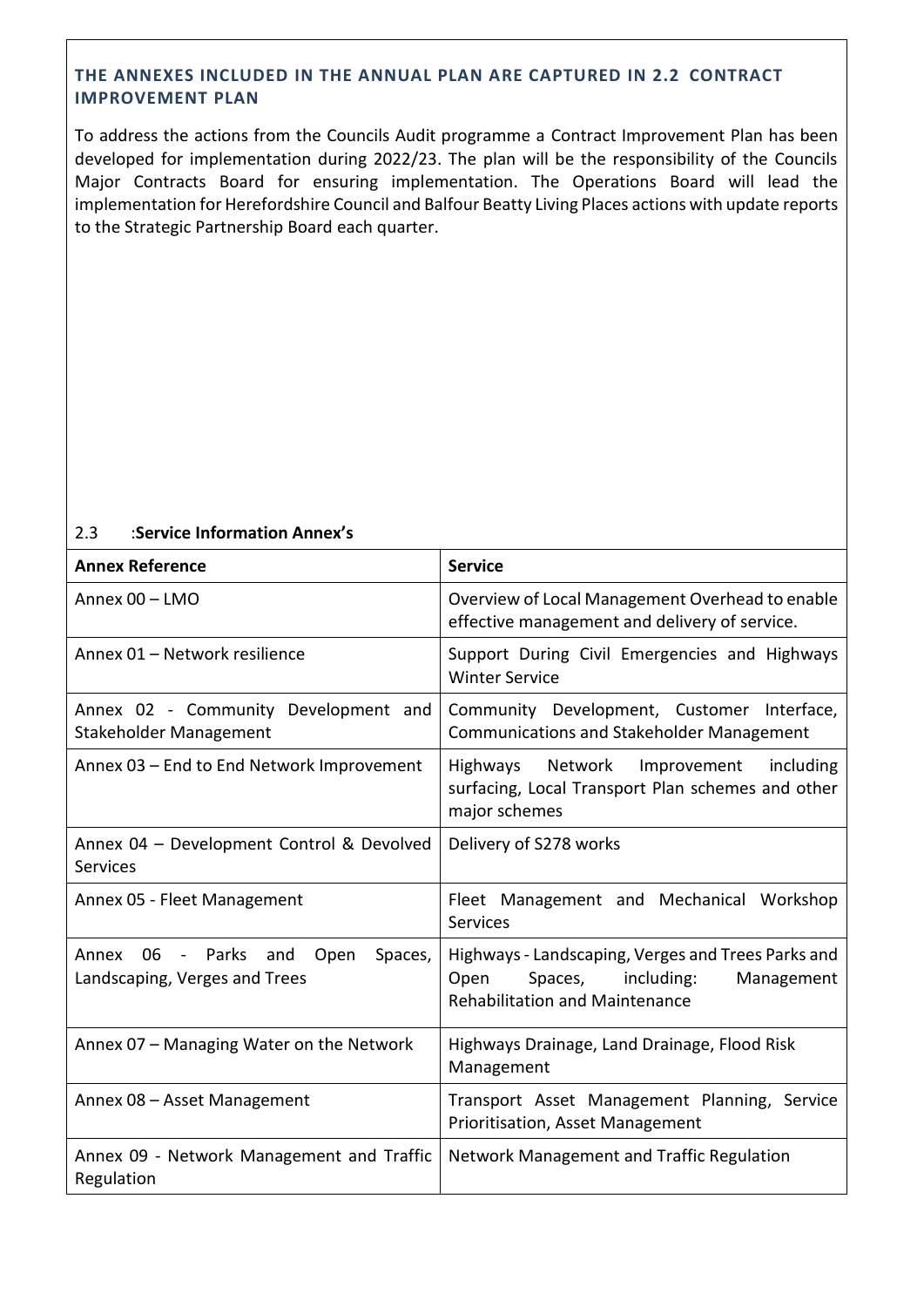| Rehabilitation<br>10<br>Network<br>Annex<br>$\sim$<br>Maintenance | Network Rehabilitation and Maintenance including<br>reactive and routine response to asset degradation |
|-------------------------------------------------------------------|--------------------------------------------------------------------------------------------------------|
| Annex 11 - Not Used                                               |                                                                                                        |
| Annex 12 - Street Cleaning                                        | Street Cleaning including bin emptying, fly tipping<br>and road sweeping                               |
| Annex 13 - Street Lighting                                        | Street lighting including asset maintenance and<br>replacement                                         |
| Annex 14 – Structures                                             | including<br>capital<br><b>Structures</b><br>inspection,<br>maintenance and major schemes              |

**Table 1: Services and their corresponding annexes**

The Annexes set out in detail the contribution each service will make to the councils overall objectives through service delivery. The Council has reviewed the draft annexes submitted by Balfour Beatty Living Places and provided its commentary. The Council has also instructed that the Annexes for 2022/23 shall be developed in the Councils new format and these will be revised and submitted to the Council for final agreement by April 2022.

Copies of the annexes, Council Policies and the other documents and plans referred to are available from the Council.

## **SECTION 2 – CONTRACT MANAGEMENT**

Contract management is led by the Councils Contract Management Team who are responsible for ensuring that the contact is delivered to the required performance levels.

## **2.1 KEY ASSUMPTIONS**

The following key assumptions have been made in developing this Annual Plan. Further assumptions are included with each annex:

- 1. All works are delivered in accordance to the Public Realm Contract and to the performance outcomes of the work specifications;
- 2. Balfour Beatty Living Places will determine the priority of works & services in accordance with the Integrated Work Programme approved by the Council – subject to other Council commitments which are already within the public domain;
- 3. Budgets and allocations are accurate and based on February 2022 information, which will be reforecast monthly in line with the Contract;
- 4. Value for money will be evidenced throughout all contract activities in the achievement of a balanced budget for the Council,
- 5. Open book / transparency will assist in demonstrating and evidencing value for money to the Councils auditors;
- 6. The Council will provide visibility of other Council budgets which affect the Balfour Beatty Living Places services, including:
	- a. External revenue e.g. Skips & scaffold licences;
	- b. Other 3rd party costs e.g. Telent, Lengthsman and other grants;
- 7. All ccommissioning and ordering of work will be done through the Councils contract management teams as required by the Contract;
- 8. LMO allocation to Revenue/ Capital budgets is based on the split of Capital/ Revenue work in the Council's Financial Year 2022/23, including currently un commissioned work expected;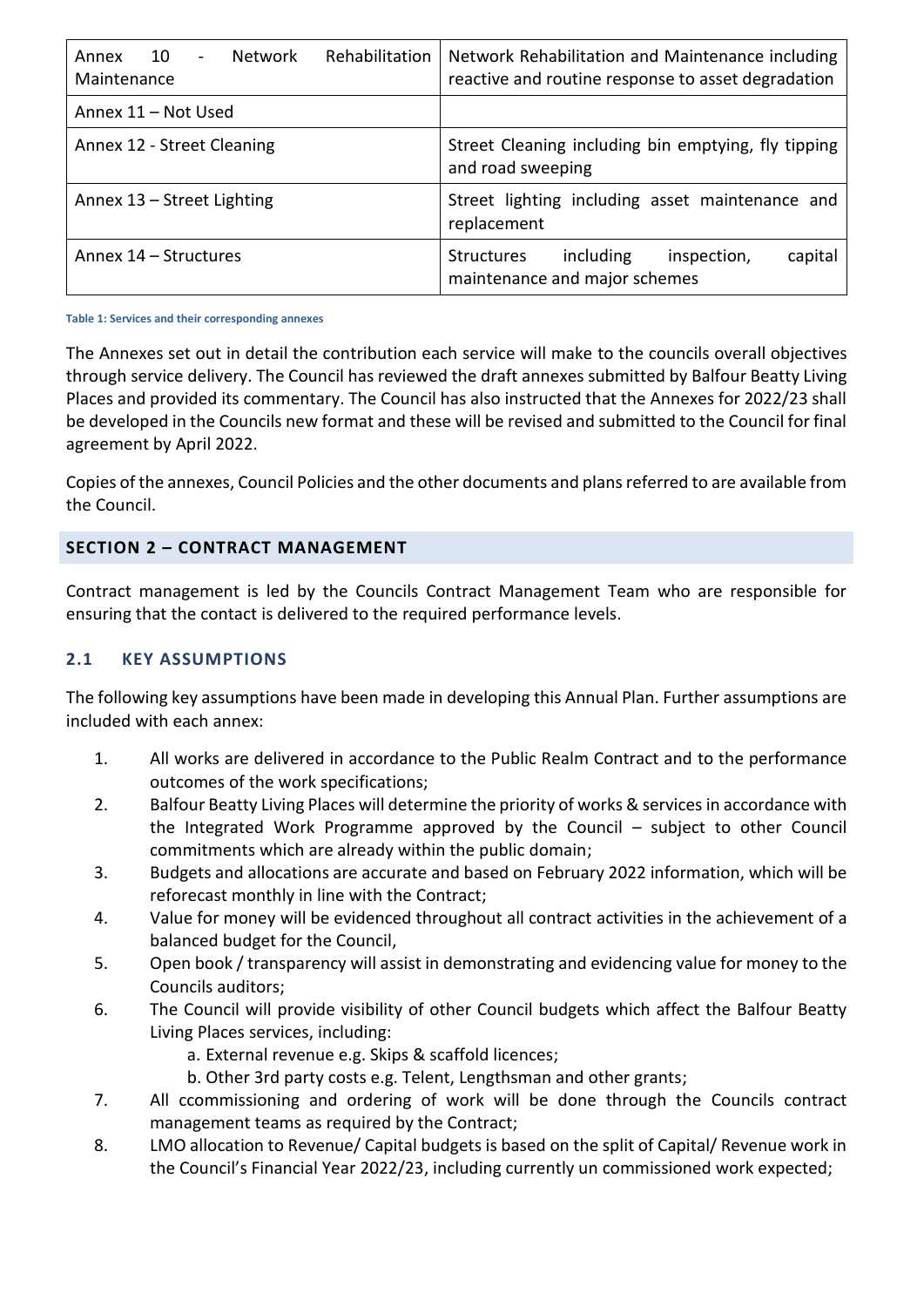Liability of claims will be managed outside of the annual plan in line with the contract and the Claims Protocol.

#### <span id="page-6-0"></span>**2.2 CONTRACT IMPROVEMENT PLAN**

To address the actions from the Councils Audit programme a Contract Improvement Plan has been developed for implementation during 2022/23. The plan will be the responsibility of the Councils Major Contracts Board for ensuring implementation. The Operations Board will lead the implementation for Herefordshire Council and Balfour Beatty Living Places actions with update reports to the Strategic Partnership Board each quarter.

#### 2.**3 CONTRACT MANAGEMENT TESTS**

#### **[Table 2: Contract Tests](#page-7-0)**

[As part of its planned improvements for contract management during 2022/23,](#page-7-0) the Council will be [refreshing the contact management process to strengthen its evaluation of contract performance](#page-7-0)  [through the introduction of a robust contract management framework.](#page-7-0) outlines the evaluation criteria against which the Annual Plan is monitored and where the evidence is stored.

| <b>Contractual Test</b>                                                                                                                                                                                                                                                                                     | <b>Comment</b>                    |  |
|-------------------------------------------------------------------------------------------------------------------------------------------------------------------------------------------------------------------------------------------------------------------------------------------------------------|-----------------------------------|--|
| Meet the Council's objectives, as per the<br>Contract;                                                                                                                                                                                                                                                      | Set out in this service overview. |  |
| Proposed expenditure must be within Capital and<br>Revenue Budgets that have been assigned to<br>Balfour Beatty Living Places (Balfour Beatty Living<br>Places);                                                                                                                                            | Set out in this service overview. |  |
| Be capable of delivering 3% cashable savings for<br>the Council against the prior year's spend (or<br>whatever equivalent efficiency measure that may<br>be placed upon the Employer by central<br>Government or reasonable agreed between the<br>Employer and the Provider during the Contract<br>Period); | Set out in this service overview. |  |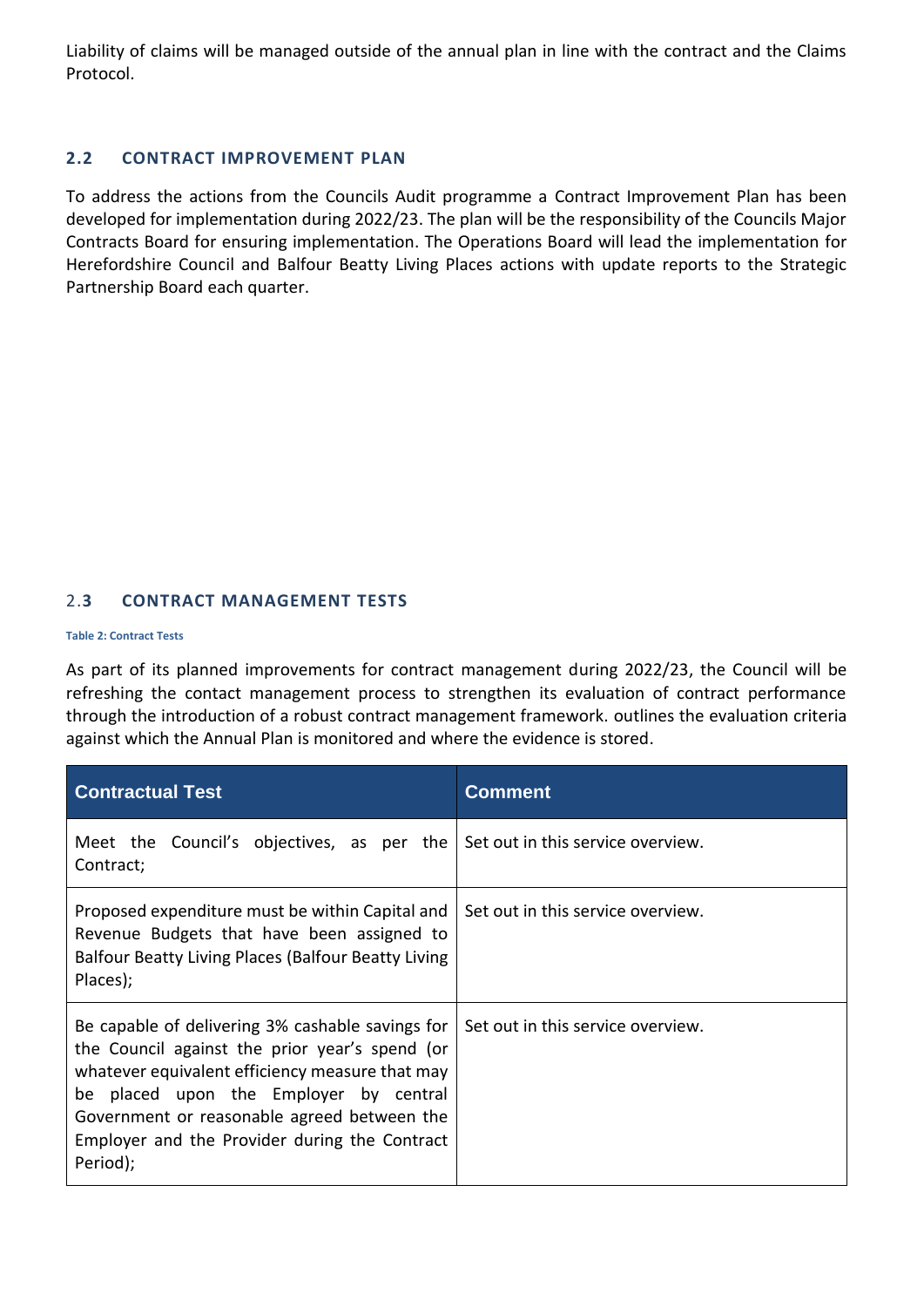| Be in accordance with the Service Information<br>and contain any information that is required to be<br>included in the Annual Plan by the Service<br>Information;             | Set out in each annex                                                                       |
|-------------------------------------------------------------------------------------------------------------------------------------------------------------------------------|---------------------------------------------------------------------------------------------|
| Address any priorities set by the Strategic<br>Partnering Board;                                                                                                              | Set out in each annex                                                                       |
| State the financial year to which it relates;                                                                                                                                 | Set out in this service overview                                                            |
| Provide estimated $cost + fee$ for each activity in<br>the plan;                                                                                                              | Set out in this service overview                                                            |
| Provide details of any risk contingencies in<br>relation to each activity;                                                                                                    | Set out in this service overview                                                            |
| State the estimated Local Overhead Cost;                                                                                                                                      | Set out in the LMO annex                                                                    |
| Show the order and timing of the works, including<br>works for Others;                                                                                                        | Set out in each annex and the Integrated Works<br>Programme.                                |
| Show any dates when Balfour Beatty Living Places<br>will require access, acceptances, materials from<br>the Council or information from Others to deliver<br>the Annual Plan; | Set out in each annex where access<br>or<br>acceptances is required                         |
| Show the payment mechanism for each part;                                                                                                                                     | As set out in the Contract."                                                                |
| Be practicable; and                                                                                                                                                           | Set out in each annex                                                                       |
| Be a realistic reflection of Balfour Beatty Living<br>Places's plans.                                                                                                         | Set out in each annex                                                                       |
| Be compliant with all legislation and Council<br>Policy                                                                                                                       | Set out in each annex                                                                       |
| Demonstrate Value for Money                                                                                                                                                   | Evaluated by the Councils Cost Consultant in<br>accordance with the Councils VFM framework. |

<span id="page-7-0"></span>**Table 2: Contract Tests**

As part of its planned improvements for contract management during 2022/23, the Council will be refreshing the contact management process to strengthen its evaluation of contract performance through the introduction of a robust contract management framework.

#### **2.4 THE ANNUAL PLAN DEVELOPMENT PROCESS**

The Council and Balfour Beatty Living Places will develop a revised process that sets out the requirements, responsibilities and timetable for the development and governance for the approval of the Annual Plan by the Strategic Partnership Board. The agreed intention is that the planning process for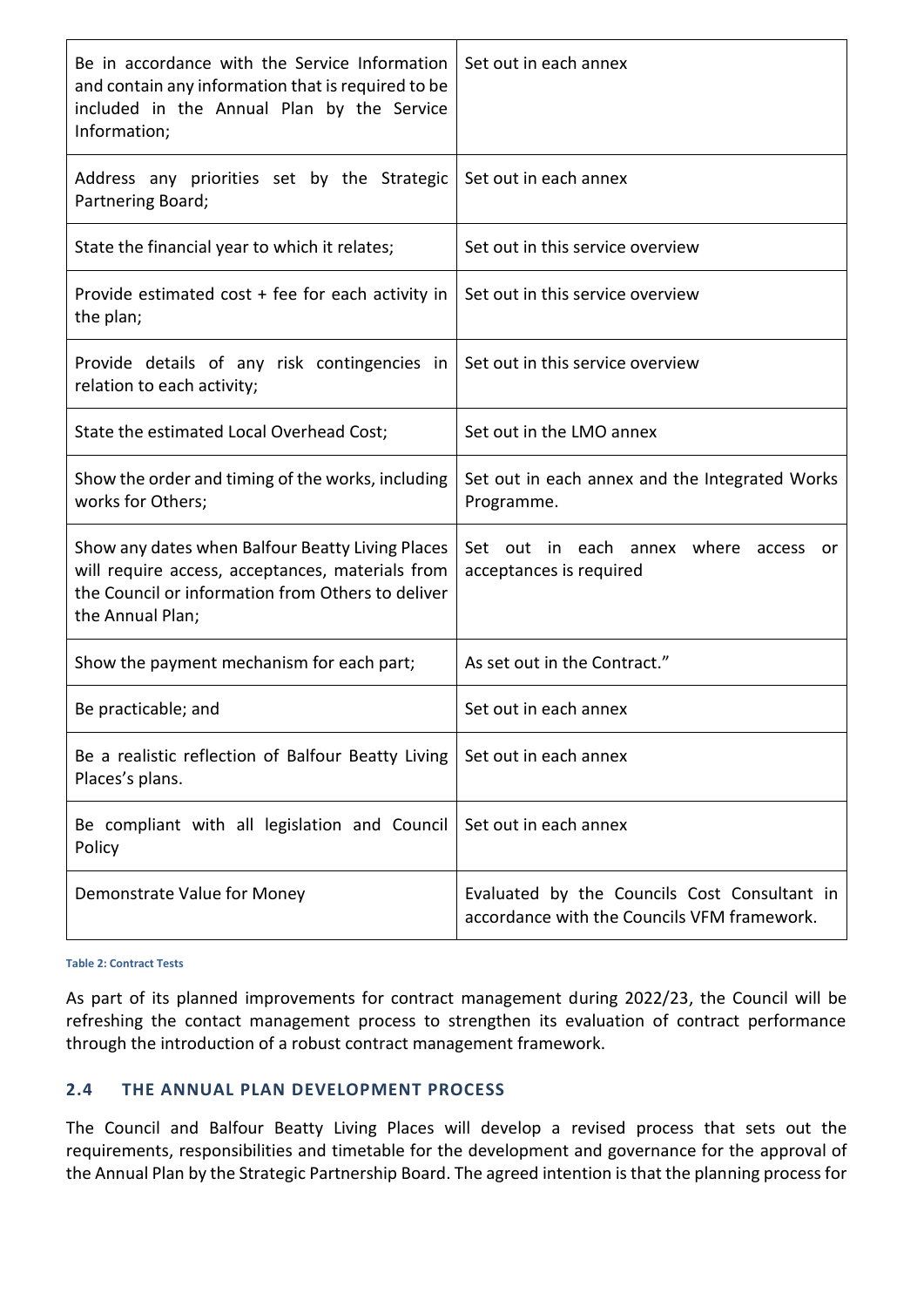following year shall commence in May of the preceding year with the development of next year's plan (2023/24) commencing in May 2022, agreed in principle by September 2022 in preparation for appropriate consultation.

## **2.5 THE FORWARD PROGRAMME DEVELOPMENT PROCESS**

The Council and Balfour Beatty Living Places will develop a revised process that sets out the requirements, responsibilities and timetable for the development and governance for the approval of the Forward Programme for approval by the Strategic Partnership Board. This will be developed and the Forward Programme (2022/27) agreed by June 2022.

## **2.6 COMMISSIONING**

All commissioning shall comply with the Councils Procurement and Commissioning Strategy. Together the Council and Balfour Beatty Living Places will work to the following principles:

- **Outcomes** focus on the commissioning for Outcomes rather than commissioning of services, using the assessment of needs in *Understanding Herefordshire and Herefordshire County Plan 2020-2024*;
- **Monitoring** applying a robust contract and supplier monitoring and management regime to ensure benefits realisation and maximise continuous improvement;
- **Self-reliance** working with residents, service users, volunteers and voluntary groups, community bodies, business and our partners to help people to be more self-reliant, devolve services and build stronger communities;
- **Local delivery** focus on community engagement, service delivery and public access in our nine localities, working with parish councils, local businesses and the third sector;
- **Valued Services** prioritising services that deliver outcomes for a better Herefordshire and focuses on vulnerable groups.

## **2.6.1 COMMISSIONING HALLMARKS**

Balfour Beatty Living Places will contribute to the Councils ambition through the following hallmarks of good commissioning:

- Employing a mixed economy of service provision ensuring use of the most appropriate delivery vehicle, whether in-house, third sector, private sector, public partnership to ensure the best outcome for the Council;
- Developing supply markets to meet the changing demand which also supports a vibrant local economy;
- Working to combined Commissioning and Decommissioning plans for all Directorates which will confirm our commissioning intentions and required outcomes;
- Maximising opportunities for efficiencies through increased collaboration;
- Ensuring that all our commissioning decisions on clear evidence of local need;
- Using evidence of best practice and innovation in service delivery;
- Developing capability and capacity to support strategic commissioning;
- Commissioning in partnership where this secures joint measurable outcomes;
- Ensuring that commissioned services are effective and provide value for money.

## **2.6.2 THE COMMISSIONING CYCLE**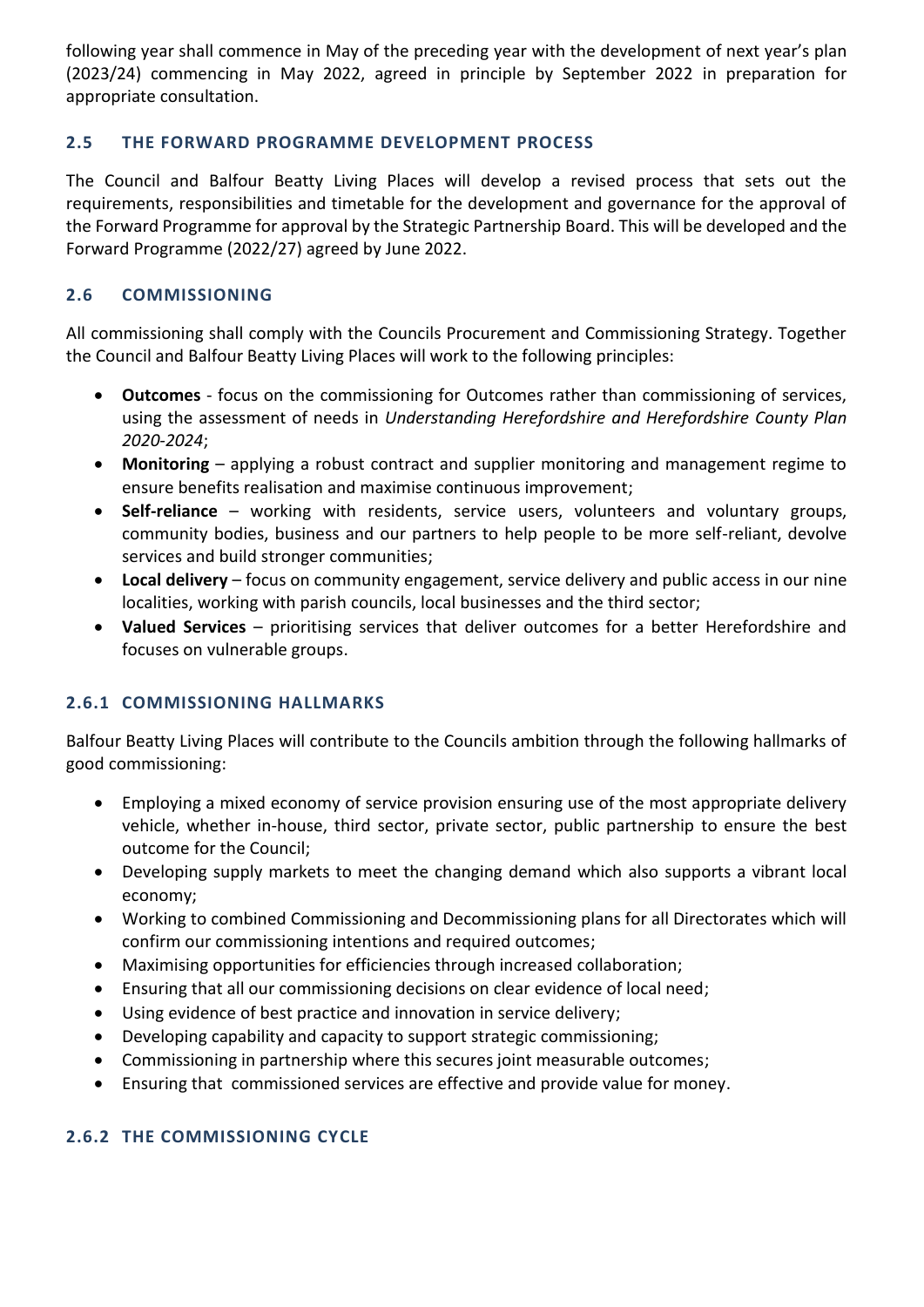The Councils commissioning cycle will be followed in 2022/23 with a particular focus on the "Review" and "Plan" stages. This will include for a Mid Term Contract Review and a Commissioning Review on the future delivery arrangements for the Public Realm.

## **2.7 PRIORITISATION AND OPTIONS APPRAISAL**

The development of each annex includes a process of prioritisation of service needs in line with the County Plan 2020-2024 and Forward Programme. These will inform the decision as to allocation of funding to each part of the service, in order to maximise delivery of the Councils outcomes. A bottom up budgeting mechanism is used for prioritisation. The budget is then allocated according to the following hierarchy:

- Provision of statutory services as required by law;
- Provision of contractually obligated non statutory services

Allocation of budget to non-statutory services is based on community and asset need as set out below:

- 1. **Community need** determined through an on-going process of community consultation, through the Locality Stewards, Ward Members, and attendance at Parish Council Meetings and customer enquiries.
- 2. **Asset need –** determined through condition surveys and whole life cycle asset management model captured in the TAMP, through AMX Asset Management software system for completeness and accuracy.

Once the budget is allocated, the operational design and delivery of the service is prepared and planned. An options appraisal process ensures that services are designed to achieve the maximum level of outcome delivery for the available budget and that Value for Money is evidenced.

Prioritisation also takes place within each service using the following criteria:

- 1. **Safety**  Technical Appraisal, Insurance Claims
- 2. **Serviceability** Highways Drainage, Revenue Spend, Maintenance Need
- 3. **Community Benefit** Traffic Use, Community Access
- 4. **Risk** Level of Engagement, Program integration

## **2.7.1 OUTCOME OF PRIORITISATION AND OPTIONS APPRAISAL – CAPITAL WORKS**

The programmes of maintenance and improvement works can be found in Annex 3 (End to End Network Improvement), Annex 7 (Water on the Network) Annex 14 (Structures).

In the 2022/23 annual plan period, the following capital maintenance programmes are planned:

- 1. **C&U Road Investment Programme**, works including: surfacing; surface dressing micro-asphalt and footway works on C and U roads across the county.
- 2. **A&B Road Investment Programme**, works including: surfacing; surface dressing micro-asphalt and footway on A and B roads across the county.
- 3. **Drainage Capital Maintenance & Improvement Programme**, works including: project management; design and consultancy; and construction services.
- **4. Structures Capital Maintenance & Improvement Programme**, works including: project management; design and consultancy; and construction services.

## **2.7.2 OUTCOME OF PRIORITISATION AND OPTIONS APPRAISAL – REVENUE SERVICES**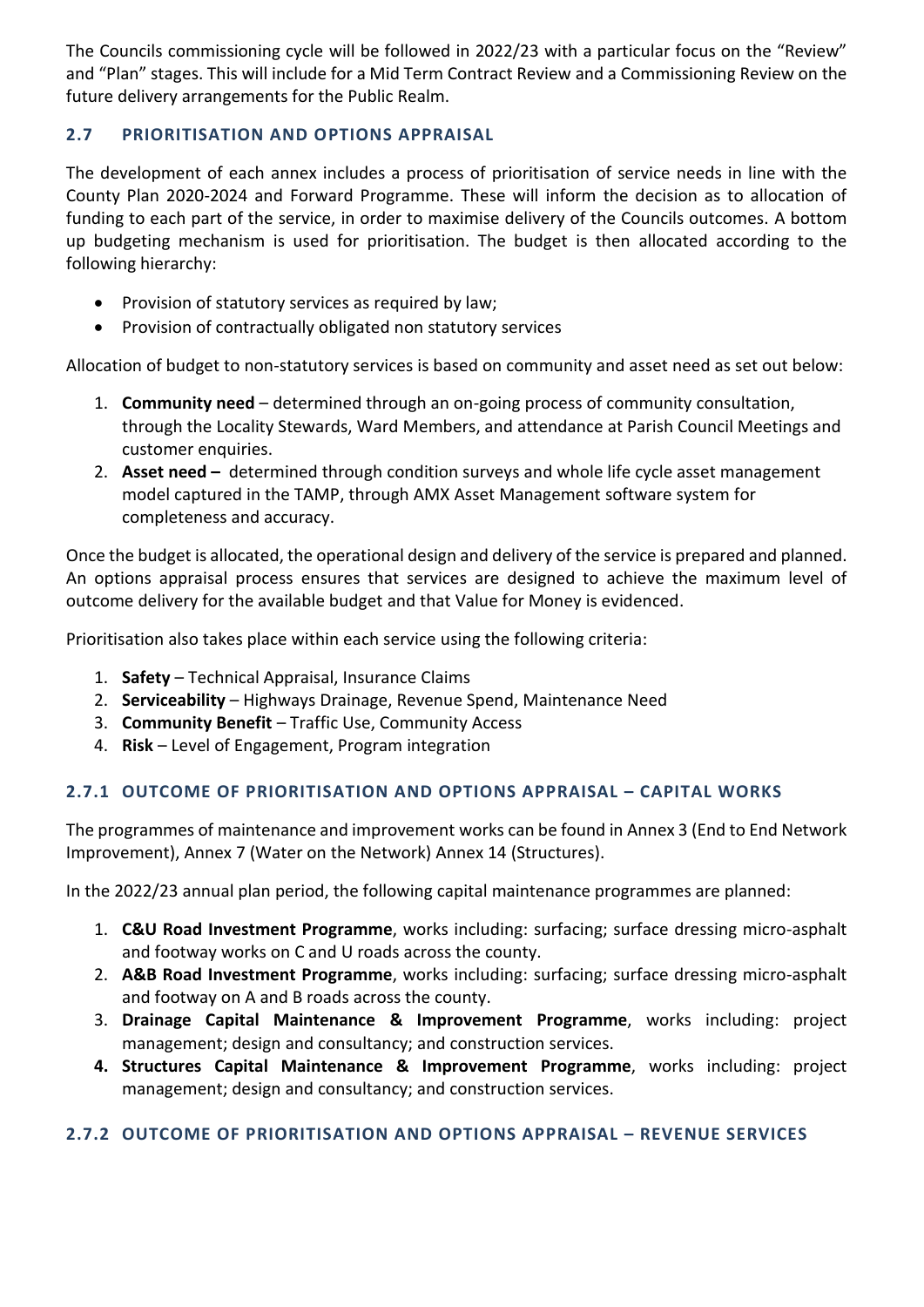Balfour Beatty Living Places have reviewed the non-statutory revenue services in the development of the Annual plan and confirmed that Service level are to remain the same for the 2022/23 as delivered in 2021/22. Details of those services and assets that are out of scope these are set out within individual annexes.

#### **2.8 RISK MANAGEMENT**

A Risk Management Board will be formally added into the Contract Governance for 2022/23 responsible for ensuring that appropriate risk management is undertaken within the contract. The terms of reference, process and requirement of the Board will be agreed by the Council. The Council will be implementing a fundamental review of risk within 2022/23 through the Risk Management Board with the agreed outcomes of the review submitted to the Strategic Partnership Board for approval. Contract risk will be managed by Balfour Beatty Living Places using their Risk Management Procedure.

#### **SECTION 3 – FINANCIAL ARRANGEMENTS**

Financial performance is managed and monitored by the Council through the Commercial and Financial Cluster Group with a Quarterly Finance Meeting to review financial performance. Financial reports are formally agreed by the Council at the Operational Board with quarterly reports agreed by the Councils Strategic Partnership Board.

## **3.1 BUDGET BUILD UP AND FEES**

The table below identifies the agreed budget and the associated fees payable. There is also an additional analysis detailing the split between capital and revenue budgets. Detailed costs can be found within each Service Annex.

| Annex          | <b>Description</b>                                          | Revenue    | <b>LTP Capital</b> | <b>Total 2022/23</b><br><b>Annual Plan</b><br><b>Budgets</b> |
|----------------|-------------------------------------------------------------|------------|--------------------|--------------------------------------------------------------|
| 1              | <b>Network Resilience</b>                                   | £826,906   |                    | £826,906                                                     |
| $\overline{2}$ | Community Development and Stakeholder<br>Management         | £560,195   | £521,399           | £1,081,595                                                   |
| 3              | End to End Network Improvement LTP                          |            | £3,220,222         | £3,220,222                                                   |
| 4              | Development Control                                         | £69,983    |                    | £69,983                                                      |
| 5              | <b>Fleet Management</b>                                     | £105,162   |                    | £105,162                                                     |
| 6              | Parks, Open Spaces, Landscaping, Verges and<br><b>Trees</b> | £1,394,979 | £204,915           | £1,599,894                                                   |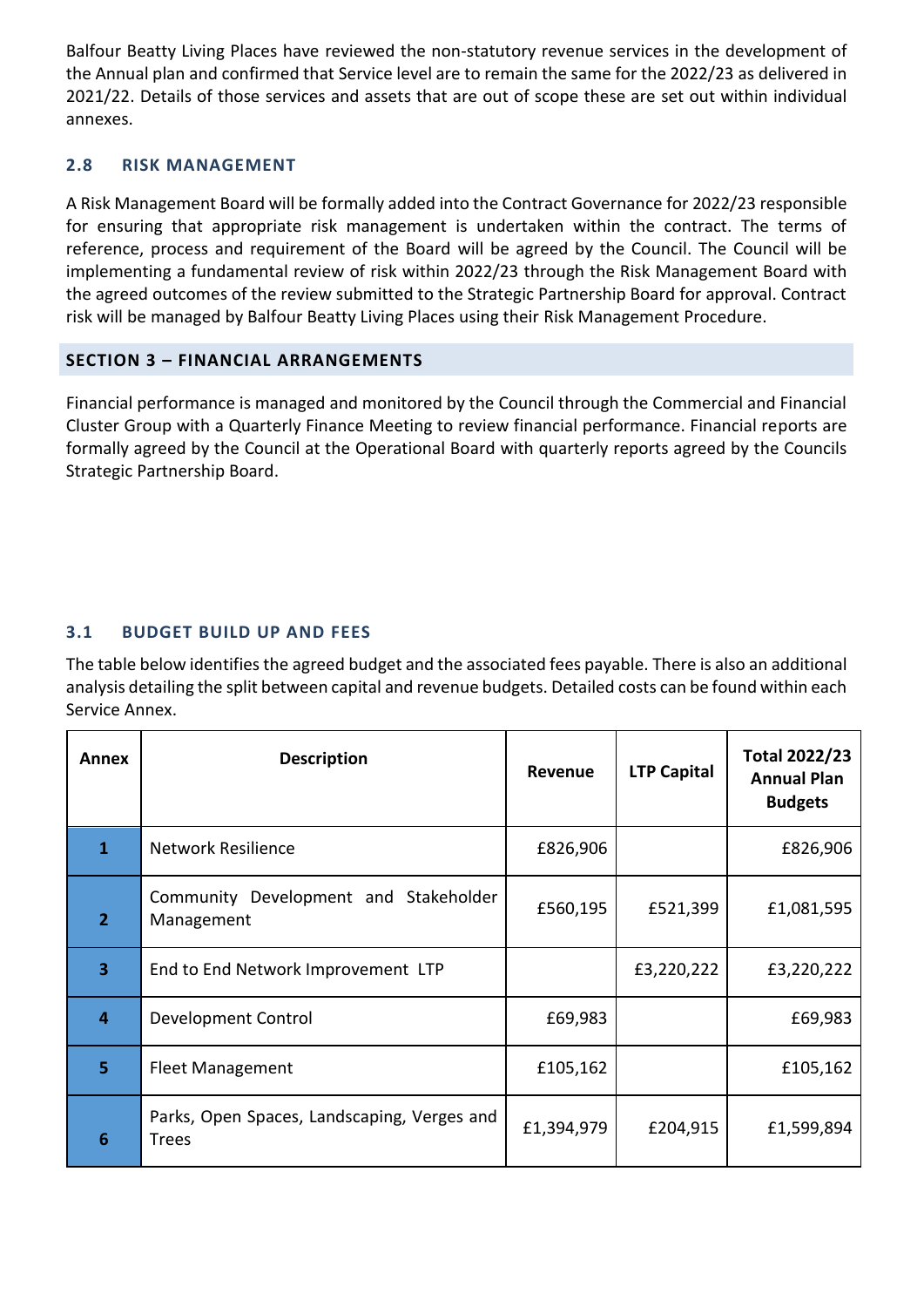| $\overline{7}$  | Managing Water on the Network          | £1,043,016  | £1,201,497  | £2,244,513  |
|-----------------|----------------------------------------|-------------|-------------|-------------|
| 8               | <b>TAMP</b>                            |             | £495,252    | £495,252    |
| 9               | Network Management and Traffic         | $-E227,997$ |             | $-E227,997$ |
| 10              | Network Rehabilitation and Maintenance | £206,400    | £3,883,613  | £4,090,013  |
| 11              | <b>Not Used</b>                        |             |             |             |
| 12 <sup>2</sup> | <b>Street Cleansing</b>                | £1,104,509  |             | £1,104,509  |
| 13              | <b>Street Lighting</b>                 | £130,149    | £713,469    | £843,618    |
| 14              | <b>Structures</b>                      | £75,634     | £1,490,000  | £1,565,634  |
| <b>LMO</b>      | Local Management Overhead              | £284,158    | £1,136,632  | £1,420,790  |
| <b>LMO</b>      | <b>Property Pass Through</b>           | £334,946    |             | £334,946    |
| <b>Total</b>    |                                        | £5,908,040  | £12,867,000 | £18,775,040 |

**Table 3: Total Cost Plus Fee for Provision of the Public Realm Service**

Within these costs, Balfour Beatty Living Places have not included a sum for **risk contingency** within the annual plan. All revenue risk items will be identified and managed through the monthly forecasting process. Risks associated with capital works will be identified when Target costs are submitted.

## **3.2 LOCAL MANAGEMENT OVERHEAD COSTS**

Local Management Overhead captures the cost of the management team that administer the delivery of the contract and the resources that are shared across services, but most easily captured centrally (e.g. pool vehicles, IT costs, H&S, depot and office costs). It also captures pass through costs, which attract no fee, such as facility rental and rates. To ensure that these costs reflect the current market the Council will formally review these costs with Balfour Beatty Living Places during 2022/23.

## **3.3 DELIVERING 3% SAVINGS**

For 2022/23 the targeted efficiency savings on the Public Realm budget is £579,000, of which £316,000 is the contracted revenue target. In order to minimise any loss of service savings have been identified and built into the budget with business cases submitted to the Council for approval. The efficiency savings proposed are set out in Table 4 below:

| <b>Saving Opportunity</b> |          | In Year Revenue Savings Approach to Achieve Saving |
|---------------------------|----------|----------------------------------------------------|
|                           | Target   |                                                    |
| Gainshare                 | £263,000 | Value engineering of target costed schemes to      |
|                           |          | generate gainshare for HC                          |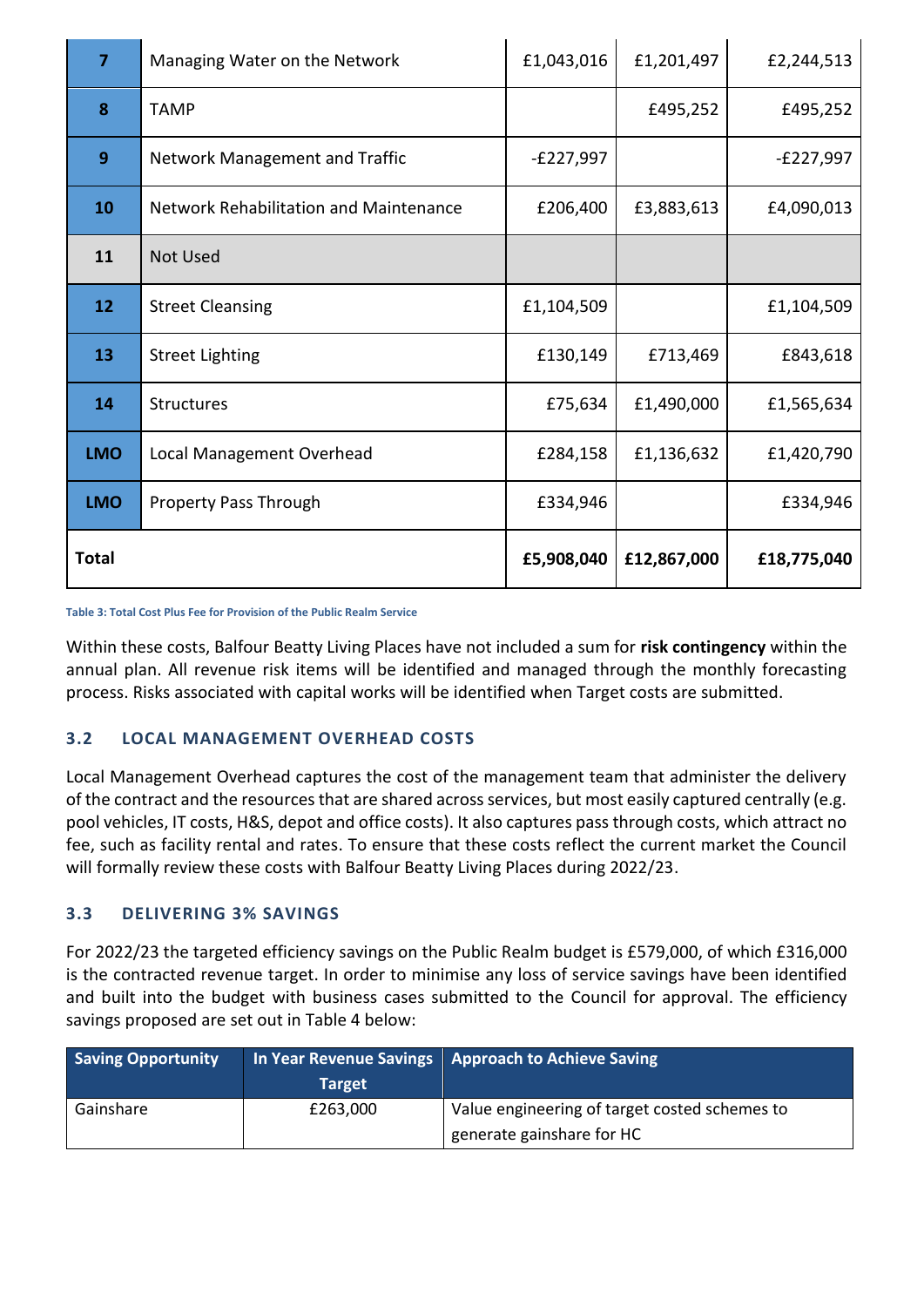| Income Generation        | £85,000  | Permitting income to fund 2 FTE posts for NRSWA           |
|--------------------------|----------|-----------------------------------------------------------|
| Capitalisation           | £116,000 | Reviewed rebalance based on capital and revenue           |
|                          |          | budgets                                                   |
| <b>Plant Utilisation</b> | £10,000  | Cross service utilisation of plant to reduce rental costs |
| Investment in Plant      | £100,000 | Revenue efficiency savings or income generation to        |
|                          |          | be identified in year                                     |
| <b>Increase Charges</b>  | £5,000   | Increased charge by 15% for skips, scaffolds and drop     |
|                          |          | kerbs                                                     |
|                          |          |                                                           |
| Total:                   | £579,000 | (Revenue £316,000 & Capital £263,000)                     |

**Table 4: 3% Saving and Gainshare Targets**

## **3.4 COST REVIEW**

The Council will be performing a strategic review of all payment mechanisms and costs during 2022/23 and has appointed Aecom as its Cost Consultant to perform the review, identify recommend improvements and set out a model for evaluating and evidencing value for money.

#### **SECTION 4 – COMPLIANCE**

#### **4.1 HEALTH AND SAFETY**

The health, safety and wellbeing of employees and communities in which Balfour Beatty Living Places works is a fundamental component of the Public Realm Contract. Balfour Beatty Living Places will implement its Zero Harm Action Plan and Strategy in the delivery of the services and schemes. Monthly performance will be reported to the Councils Operations Board and quarterly to the Councils Strategic Partnership Board.

#### **4.2 ENVIRONMENTAL**

Balfour Beatty Living Places is committed to protecting and where appropriate enhancing the environment in which it operates. Balfour Beatty Living Places will act in a responsible way and take a proactive approach to continually improving its environmental performance in the delivery of Public Realm services and schemes. Balfour Beatty Living Places will implement a management system that meets the requirements of ISO14001:2015**.** Monthly performance will be reported to the Councils Operations Board and quarterly to the Councils Strategic Partnership Board.

#### **4.3 EQUALITY AND DIVERSITY**

Balfour Beatty Living Places will carry out an Equality Impact Assessment to assess the impact of a change to services or policy on people with protected characteristics to evidence that the Council has complied with the Equality Act. All Equality Impact Assessments will be submitted for approval by the Council prior to any change and will set out how the change manages due regard in respect of the need to: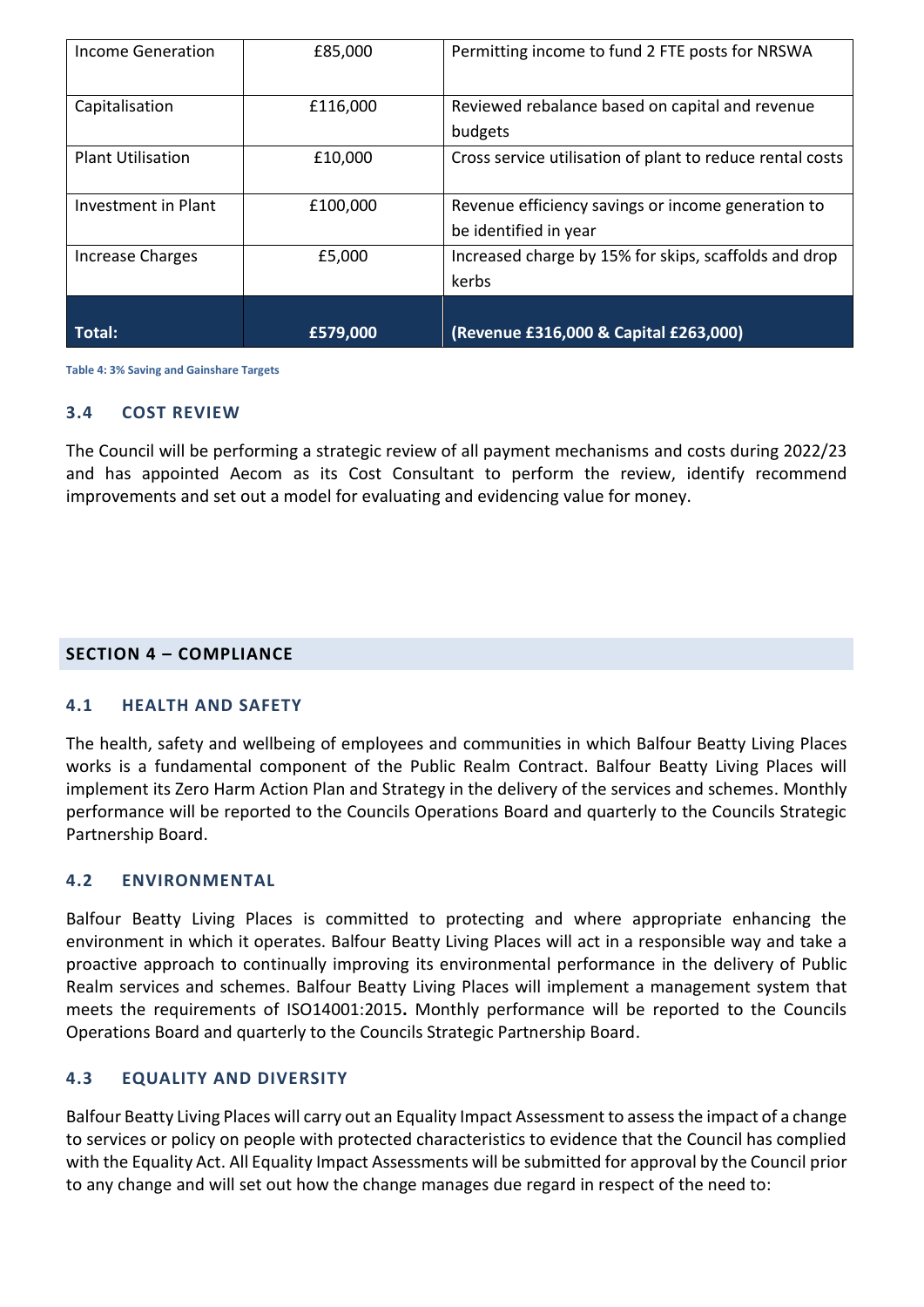- Eliminate unlawful discrimination, harassment and victimisation.
- Advance equality of opportunity between people who share a protected characteristic and those who do not.
- Foster good relations between people who share a protected characteristic and those who do not.

Where policy change has occurred in relation to an individual service, a specific assessment will be carried out and included in the relevant annex.

#### **4.4 GOVERNANCE**

The formal governance mechanisms of the contract are set out in Figure 1. During 2022/23 the Council will be refreshing the objectives of all the Boards and introducing the Risk Management Board to ensure that they appropriately manage and control contract delivery, VFM and risk.



**Figure 1: Formal Governance Structures**

## **4.4.1 CLUSTER GROUPS**

The following cluster groups have been agreed for 2022/23:

 **Commercial & Finance Cluster Group**: Responsible for overseeing risk management and the process of change (early warning and compensation events) and delivery of the Annual Plan within the available budget envelope.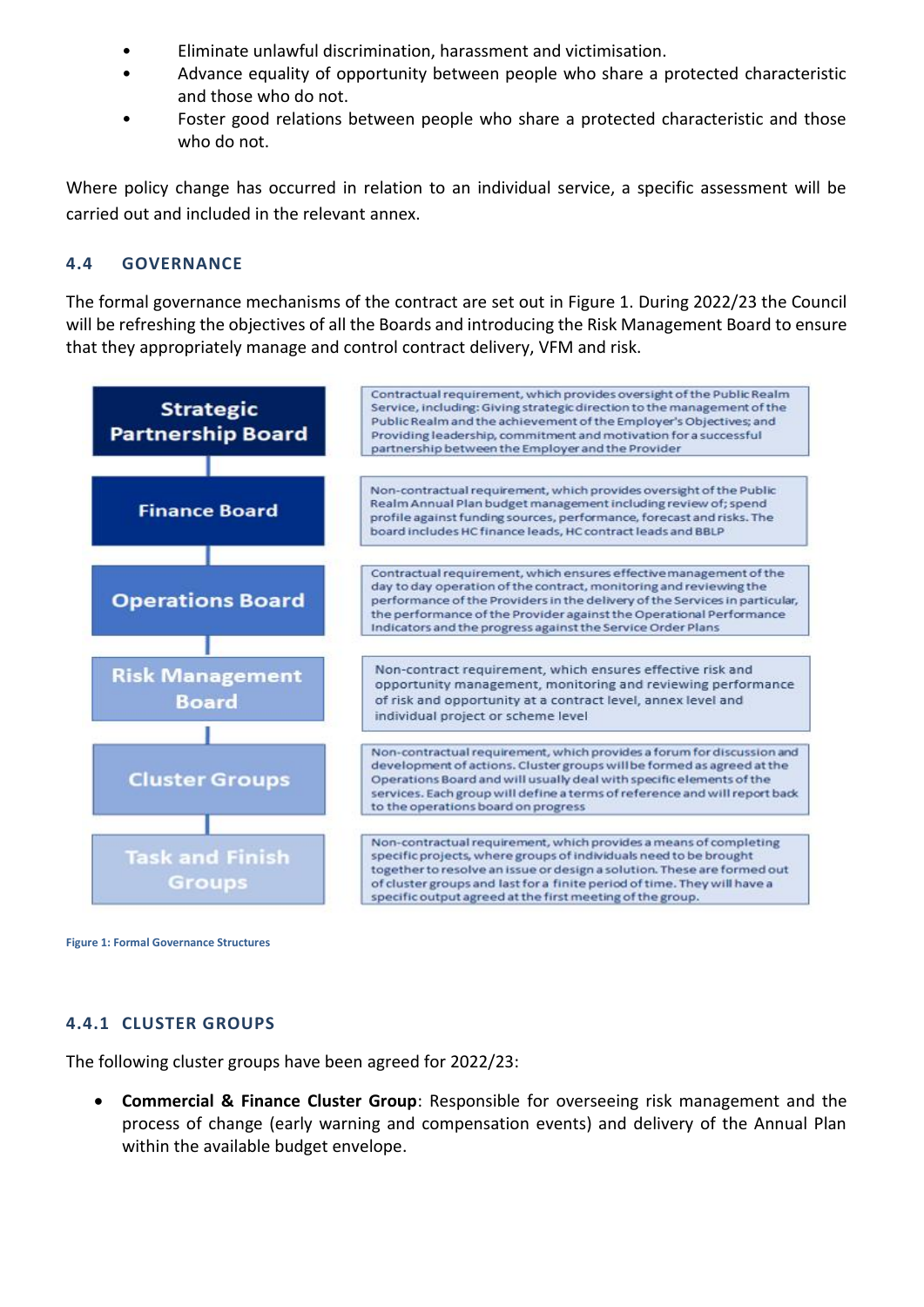- **Communications Cluster Group**: Responsible for the communication of the annual plan, thereby managing community expectations and promoting the service.
- **Social Value Cluster Group:** Responsible for developing and implementing the joint sustainability action plan and community engagement strategy, volunteering and skills academy.
- **Continuous Improvement & Innovation Cluster Group:** Responsible for identifying innovation opportunities that deliver financial, social and environmental benefits.
- **Asset Management Cluster Group:** Responsible for with strategic review of required investment in the network and available budget profiling.

The minutes of these groups will be presented to the Operations Board for approval with any significant matters referred to the Strategic Partnership Board for approval.

## **SECTION 5 – DELIVERING CORPORATE PRIORITIES**

## **5.2 SOCIAL VALUE**

Balfour Beatty Living Places will use the National Skills Academy for Construction (NSAfC) framework facilitated by Construction Industry Training Board (CITB) to target employment opportunities based on:

- Work placements
- Jobs created for new entrants
- Construction Careers information, Advice & Guidance
- Waged Training weeks.

The targets for 2022/23 and outcomes against each required criterion will be agreed by the Council. The draft targets are being currently reviewed with the CITB in line with the national Covid 19 restrictions.

A focus for 2022/23 will be to continue to build positive links with local schools and agencies to support young people in Herefordshire who are looking for work experience and opportunities to develop work ready skills. Balfour Beatty Living Places will also continue to support key development of our employees and our local eligible subcontractors with apprenticeships, graduate placements and recognised training and development.

During 2022/23 Balfour Beatty Living Places will integrate its social value activities into the Councils social value framework based on the national TOMS framework as part of its Social Value commitments. Moving to the Councils Social Value framework will align the Contract to the corporate values and provide greater evidence.

## **5.3 CLIMATE EMERGENCY DECLARATION**

Balfour Beatty Living Places is committed to achieving Net Zero emissions by 2050 and an ambition to go beyond Net Zero Carbon by 2040. To achieve this it has committed to formally set a science based target for 2030 and set a target to reduce emissions by 50% by 2030.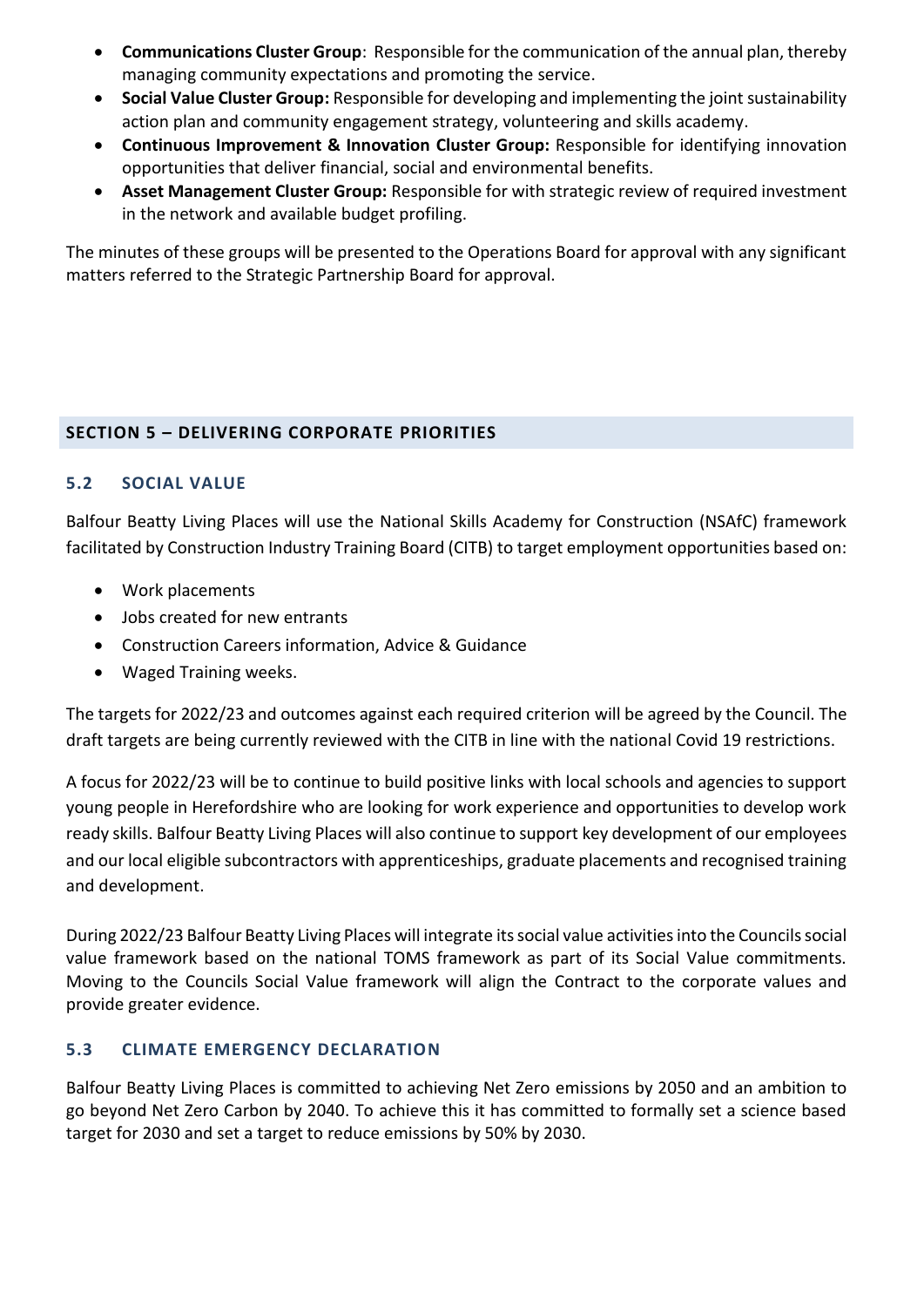In 2022/23 Balfour Beatty Living Places will develop a Carbon Emissions Footprint for the Contract that meets the Councils model for capturing carbon emissions together with a Carbon Reduction Plan that sets out how and when emission will be reduced. These will be submitted to the Strategic Partnership Board in September for approval.

## **SECTION 6 – DELIVERY AND PERFORMANCE**

#### **6.1 INTEGRATED WORKS PROGRAMME APPROACH**

To ensure effective and efficient delivery of the services within the contract an Integrated Works Programme will be developed by Balfour Beatty Living Places and agreed by the Council. This plan will set out the delivery arrangements for the year and how Balfour Beatty Living Places will coordinate service delivery in an efficient manner across its own delivery teams, its sub-contractors and suppliers and that these activities are coordinated with statutory undertakers as required.

The Integrated Works Programme will be held in Balfour Beatty Living Places AIMS software system and identify individual schemes and schedules of work for planned and reactive maintenance, capital improvement works, relevant third party works (neighbouring authorities, Highways Agency, developers) and utilities works.

This programme will be used in the following ways:

- 1. Communicating with Ward and Parish Councillors and through the council website with the community.
- 2. Managing road space booking, by coordinating works to happen at the same time where possible, ensuring the availability of the road space is maximised and congestion minimised.
- 3. Coordinating provision of service across all annexes in order to deliver the council objectives within the agreed budget.

In April 2022, Balfour Beatty Living Places will implement Phase 2 of the Operational Control Hub that will provide live time data analysis of programme. The Council will have access to providing live detail of works management.

#### **6.2 PERFORMANCE MANAGEMENT**

The Performance Management framework ensures that Balfour Beatty Living Places are delivering to the Council's objectives. This consists of a suite of Strategic Performance Indicators (SPI's) which are a direct link to the Council's Strategic Outcomes and a suite of Operational Performance Indicators (OPI's) which are designed to deliver operational excellence.

Performance information for the SPI's is measured annually with the actual performance at year-end submitted to the Strategic Partnership Board, together with supporting data detailing any fluctuations in targeted performance, for approval. The OPI's are measured and recorded monthly with the actual performance reported to the Operations Board for review and sign-off.

#### **6.3 PERFORMANCE REPORTING**

In addition to OPI performance outturns, the monthly report will detail how the contract is performing on the following:

- Health & Safety
- Risk & Mitigation
- Service Delivery and Performance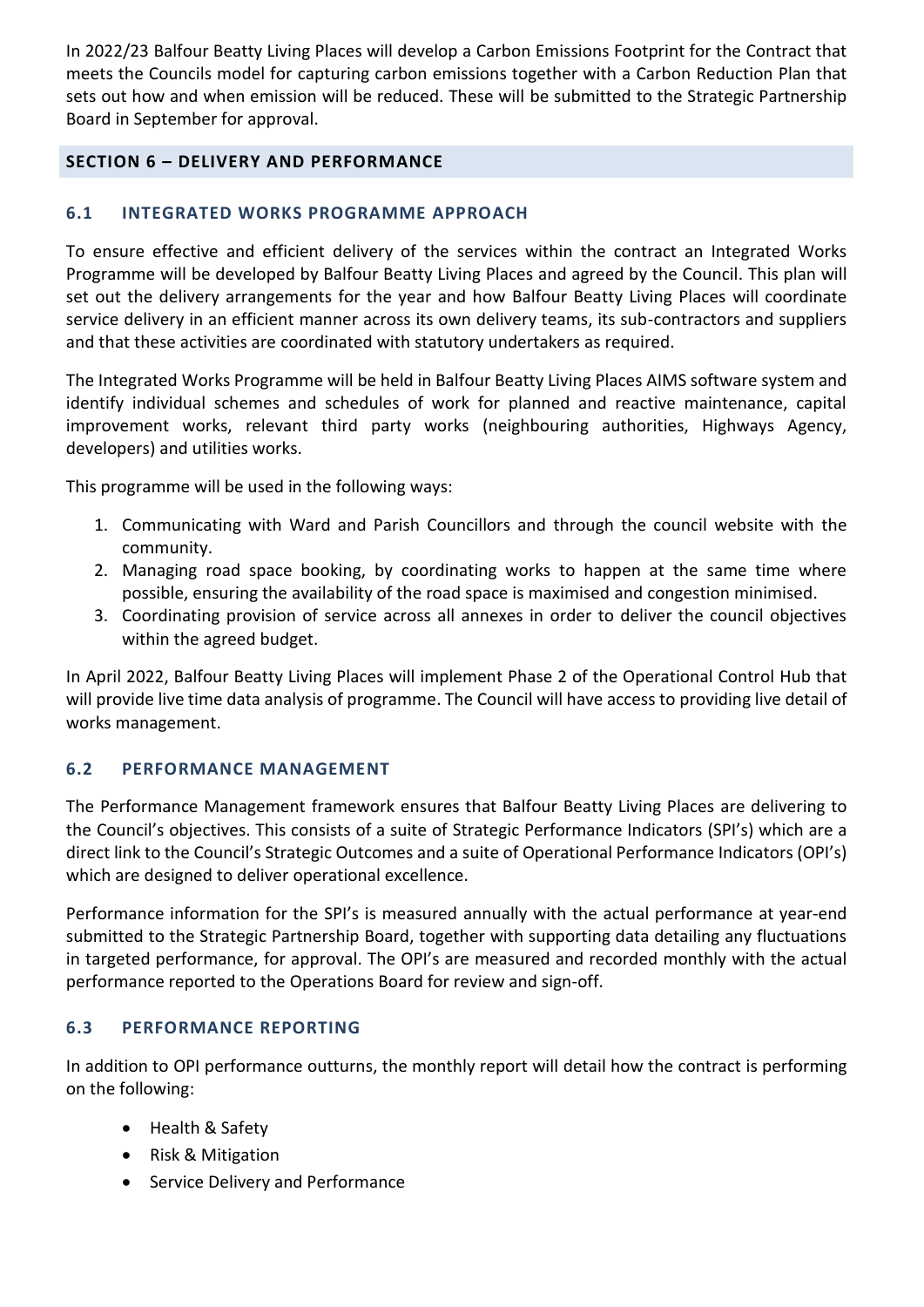- Stakeholder Feedback & Complaints
- Continuous Improvement and Innovation
- Financial Performance

Balfour Beatty Living Places will submit its monthly performance report for scrutiny by the Council at the Operations Board to highlight areas for improvement or note achievements made. A quarterly reported is produced for the Strategic Partnership Board to ensure that all performance is on target. All performance data is provided to, and audited, by the Council.

## **6.3.1 STRATEGIC PERFORMANCE INDICATORS**

The Strategic Performance Indicators are reviewed each year and the provisional SPI's and their definition have been submitted to the Council for approval. The Council is seeking a fundamental review of these with Balfour Beatty Living Places with the final agreed indicators to be in place by May 2022.

## **6.3.2 OPERATIONAL PERFORMANCE INDICATORS**

The Operational Performance Indicators are reviewed each year and the provisional OPI's and their definition have been submitted to the Council for approval. The Council is seeking a fundamental review of these with Balfour Beatty Living Places with the final agreed indicators to be in place by May 2022.

## **6.4 QUALITY ASSURANCE AND AUDIT**

The Contract will be managed under Balfour Beatty Living Places Quality Management Systems with a Contract Quality Plan for the contract developed and approved by the Council. The plan will be audited throughout the year by Balfour Beatty Living Places through its own internal auditors and certified independently by DNV GL Ltd. Copies of these audits will be provided to the Council.

## **6.4.1 SELF AUDIT**

To evidence the quality of work provided, Balfour Beatty Living Places will set out its programme for selfaudit for approval by the Council. This programme will set out the audit framework for the contract including the number and type of audits performed. The outcomes of the audits will be reported to the Council and measured as an Operational Performance Indicator. Audit sites shall be notified to the Council to enable it perform spot checks.

## **6.4.2 COUNCIL AUDIT PROGRAMME**

The Council will undertake an audit programme based on the Balfour Beatty Living Places work programme to test:

- 1. The performance of the contract,
- 2. The quality of service being provided,
- 3. That the services are being delivered in an economic, efficient, effective and equitable manner.
- 4. That the contract is delivering value to money.

## **6.5 CONTINUOUS IMPROVEMENT**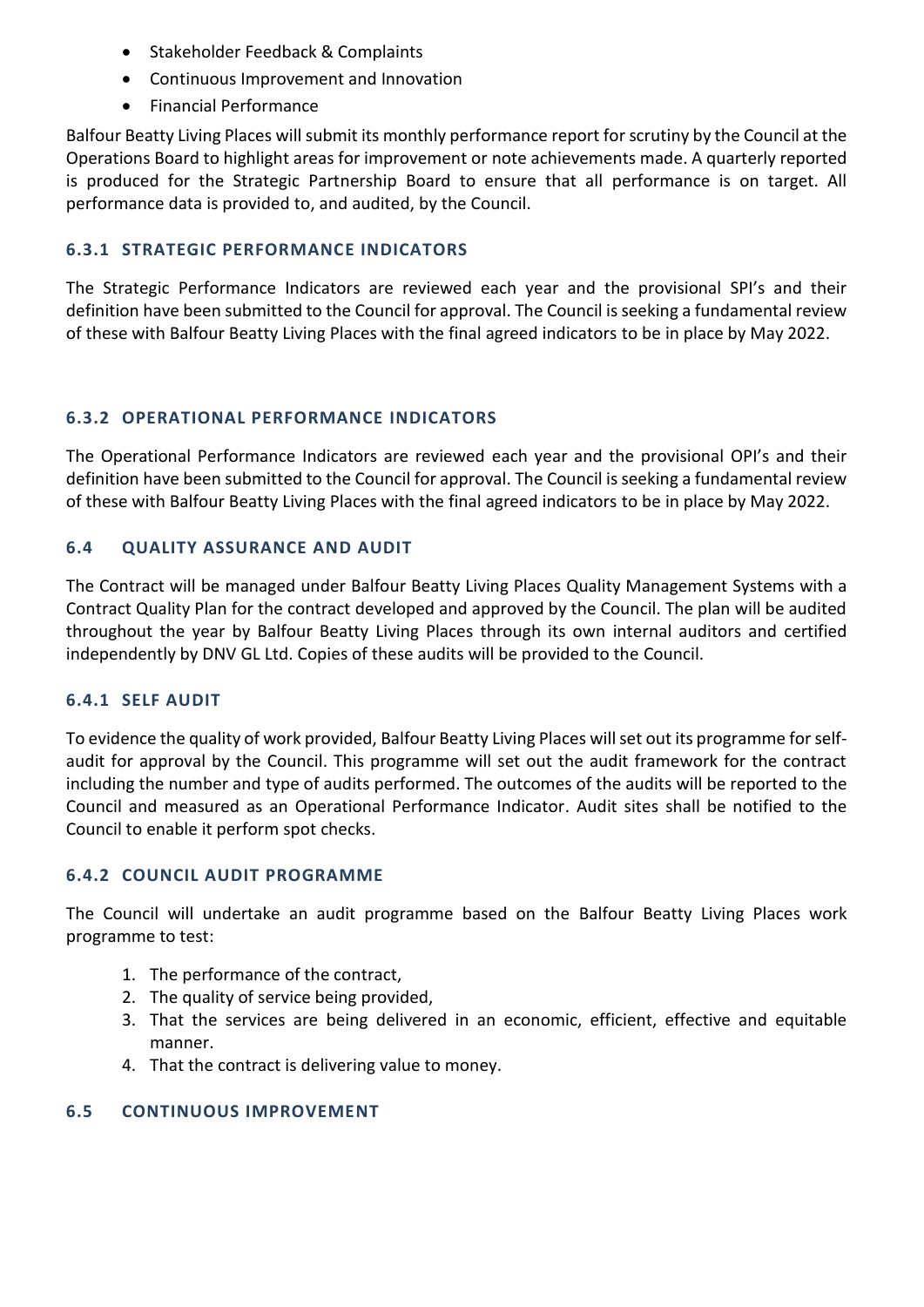Continuous Improvement will be led by the Strategic Partnering Board and delivered by the Continuous Improvement & Innovation Cluster ensuring that continuous improvement, innovation and lessons learned are inbuilt into each annex focusing on:

- 1. **Service Transition and Planning:** Design the change management process to move the service from the current to future state through new methods, approaches and/or services. Key considerations will be organisational design, trials of products or methods, and plant modification, purchase and specification.
- 2. **Service Implementation and Operation:** Implement changes to the service ensuring the team have the right capability and tools to deliver the new service design. Where appropriate this will require recruitment, reorganisation and training.
- 3. **Service Efficiency:** Operations will undergo regular review to improve efficiency. This will be achieved through benchmarking of outputs with Balfour Beatty Living Places contracts and employment of Lean techniques such as Day-In-The-Life-Of and 5S studies.
- 4. **Service Review:** Review improvement in service performance and customer perception, reporting on benefits realisation to the Operations Board and where appropriate publicise improvements to Ward and Parish Councillors.

A Continuous Improvement and Innovations Register will be kept by Balfour Beatty Living Places.

## **6.5.1 LESSONS LEARNED**

Service delivery improvements will be informed by lessons learned. This will be achieved through regular Councillor liaison, feedback as part of the implementation of improvement plans and through consultation in the community by Locality Stewards.

## **6.6 INNOVATION**

Innovation will be led by the Strategic Partnering Board and delivered by the Continuous Improvement & Innovation Cluster ensuring that innovation and lessons learned are inbuilt into each annex focusing on:

- 1. **Strategic Innovations** Major changes in the way outcomes are achieved through business model innovation, service re-design or Inward Investment.
- 2. **Operational Innovations** Changes in the way the service is delivered
- 3. **Grass Roots Innovations** Changes proposed by those delivering the service through the Balfour Beatty Living Places My Contribution Scheme.

**Strategic Innovations:** As part of the review and update of the Forward Programme, innovation opportunities will be identified where these can be shown to drive better efficiency and value for money or better deliver the Council's outcomes.

**Operational Innovations:** The Balfour Beatty Living Places senior management team will be responsible for driving innovation in their service areas as set out in their service annex.

**Grass Root Innovations:** Balfour Beatty Living Places will operate its suggestion scheme 'My Contribution' to reward staff for sharing ideas on improving the ways in which we work.

Where an innovation is considered valid and requiring further investigation, a detailed formal business case will be developed and submitted to the Council for approval.

## **SECTION 7 – KEY COMMITMENTS**